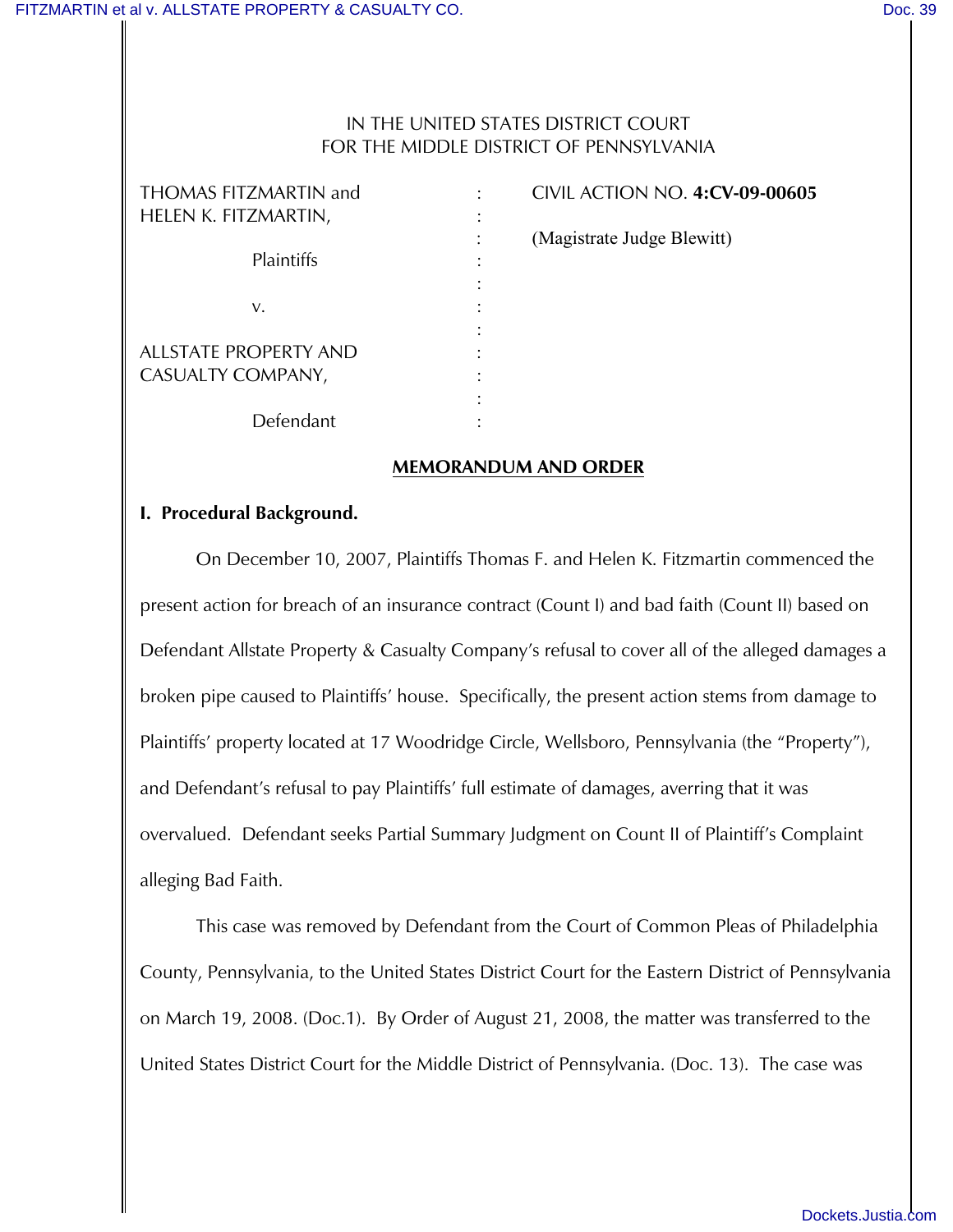electronically transferred to the Middle District on April 3, 2009, and it was assigned the abovecaptioned civil number. (Doc. 15). The parties consented to the jurisdiction of the undersigned Magistrate Judge, pursuant to 28 U.S.C. § 636(c), on April 30, 2009. (Doc. 19).

On February 23, 2010, Defendant Allstate moved for partial summary judgment on Count II, bad faith claim, regarding its refusal to pay the full amount of Plaintiffs' estimated damages to the Property. **(Doc. 26).** Defendant timely filed its support Brief with attached exhibits. (Doc. 26). However, Defendant failed to file its required Statement of Material Facts.

On March 16, 2010, Defendant was ordered to file its Statement of Material Facts pursuant to Local Rule 56.1 M.D.Pa., as well as a Certificate of Concurrence/Non-Concurrence, concerning its Doc. 26 Motion for Partial Summary Judgment. (Doc. 29). In this Order, Plaintiffs were also directed to file their opposition brief to Defendant's Partial Summary Judgment Motion and to respond to Defendant's Statement of Material Facts within 10 days after Defendant's filing. (Doc. 29). Defendant filed its Certificate of Non-Concurrence on March 18, 2010 (Doc. 30), as well as its Statement of Facts on March 24, 2010. (Doc. 32). Plaintiffs filed their Brief in Opposition to Defendant's Partial Summary Judgment Motion, with attached exhibits, on April 1, 2010 (Doc. 34), as well as their Answer to Defendant's Statement of Facts. (Docs. 34 and 35). On April 16, 2010, Defendant filed its Reply Brief with attached exhibits and its Response to Plaintiff's Counter Statement of Material Facts. (Docs. 36 & 38).

As the pleadings in the matter are now closed, and the deadline for discovery has passed, the present Motion for Partial Summary Judgment on Count II of Plaintiff's Complaint alleging Bad Faith is ripe for disposition.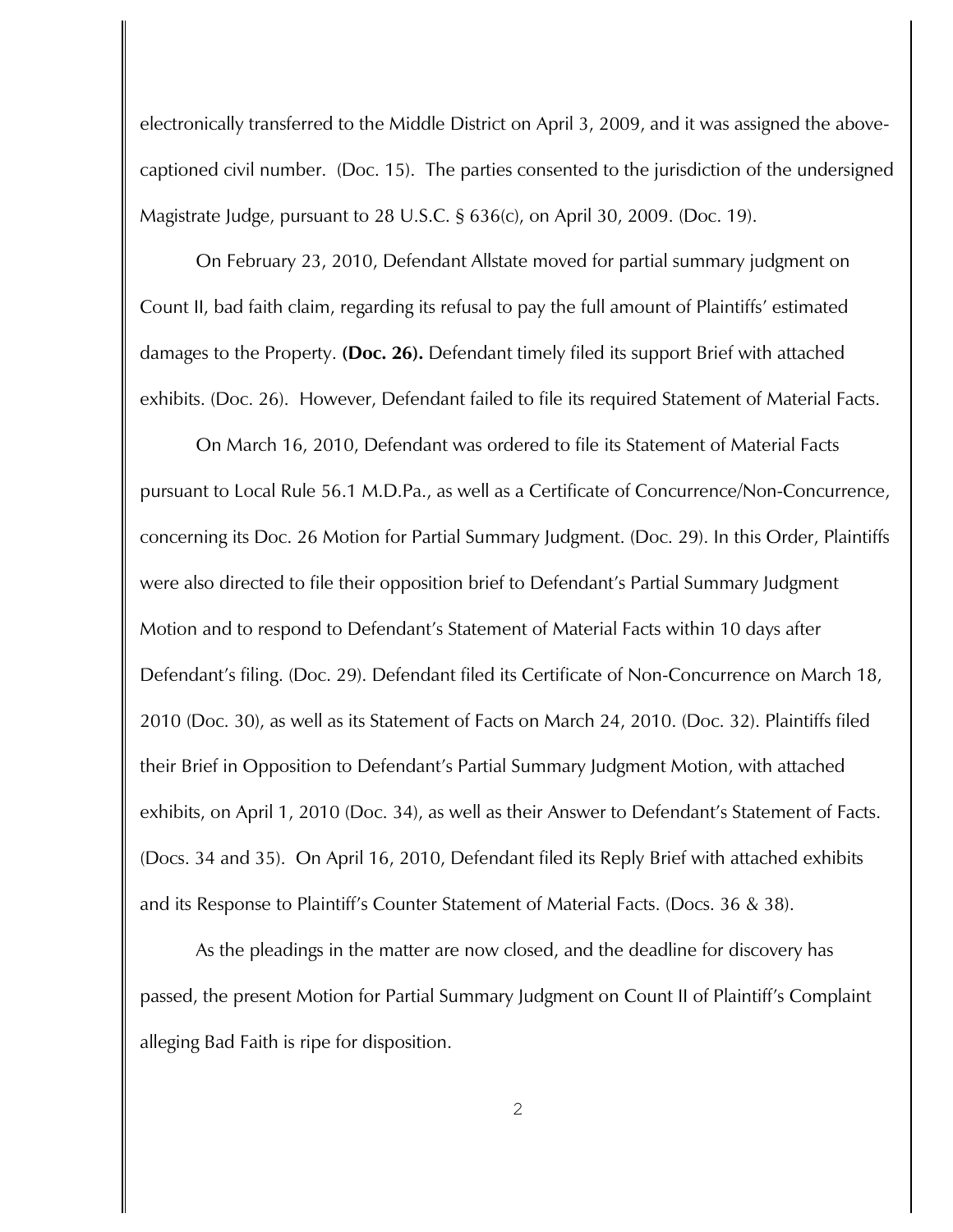#### **II. Summary Judgment Standard.**

A motion for summary judgment may not be granted unless the moving party is entitled to judgment as a matter of law. Fed.R.Civ.P. 56. The court may grant a motion for summary judgment if the pleadings, depositions, answers to interrogatories, admissions on file, and any affidavits show that there is no genuine issue as to any material fact. Fed.R.Civ.P. 56(c). An issue of fact is "'genuine' only if a reasonable jury, considering the evidence presented, could find for the nonmoving party." *Childers v. Joseph*, 842 F.2d 689, 693-694 (3d Cir. 1988) (*citing Anderson v. Liberty Lobby, Inc.*, 477 U.S. 242, 249 (1986)). A fact is "material" if proof of its existence or non-existence could affect the outcome of the action pursuant to the governing law. *Anderson*, 477 U.S. at 248. "Facts that could alter the outcome are material facts." *Charlton v. Aramus Bd. of Educ.*, 25 F. 3d 194, 197 (3d Cir.), *cert. denied*, 513 U.S. 1022 (1994).

The burden of proving that there is no genuine issue of material fact is initially upon the movant. *Forms, Inc. v. American Standard, Inc.*, 546 F. Supp. 314, 320 (E.D. Pa. 1982), *aff'd mem.* 725 F.2d 667 (3d Cir. 1983). Upon such a showing, the burden shifts to the nonmoving party. *Id*. The nonmoving party is required to go beyond the pleadings and by affidavits or by "depositions, answers to interrogatories and admissions on file" designate "specific facts showing that there is a genuine issue for trial." Fed.R.Civ.P. 56(e).

In determining whether an issue of material fact exists, the court must consider the evidence in the light most favorable to the nonmoving party. *White v. Westinghouse Electric Company*, 862 F.2d 56, 59 (3d Cir. 1988). In doing so, the court must accept the nonmovant's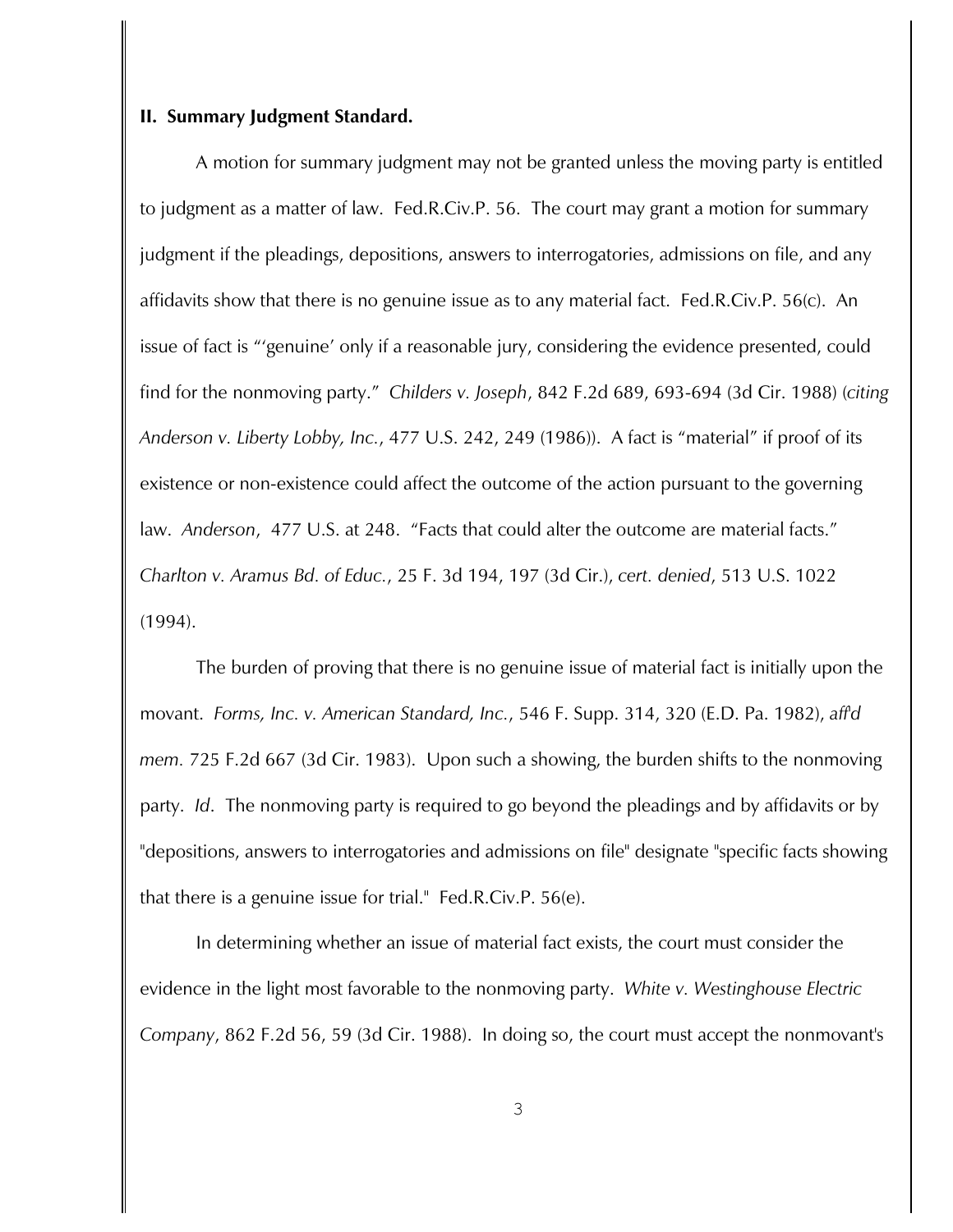allegations as true and resolve any conflicts in his favor. *Id*., *quoting Gans v. Mundy*, 762 F.2d 338, 340 (3d Cir. 1985), *cert. denied,* 474 U.S. 1010 (1985); *Goodman v. Mead Johnson & Co*., 534 F.2d 566, 573 (3d Cir. 1976) *cert. denied*, 429 U.S. 1038 (1977).

Under Rule 56 summary judgment must be entered where a party "fails to make a showing sufficient to establish the existence of an element essential to that party's case, and on which that party will bear the burden of proof at trial." *Celetox Corp. v. Catrett*, 477 U.S. 317, 322 (1986).

Moreover, the Third Circuit has recently indicated that "although the party opposing summary judgment is entitled to 'the benefit of all factual inferences in the court's consideration of a motion for summary judgment, the nonmoving party must point to some evidence in the record that creates a genuine issue of material fact,' and 'cannot rest solely on assertions made in the pleadings, legal memorandum or oral argument.'" *Goode v. Nash*, 2007 WL 2068365 (3d Cir. 2007)(Non-Precedential)(citation omitted).

 Thus, "summary judgment is proper, when, viewing the evidence in the light most favorable to the non-movant, there is no genuine issue of material fact and the moving party is entitled to judgment as a matter of law." *Anderson v. General Motors*, 2009 WL 237247, \*2 (3d Cir.)(citation omitted); *Page v. Trustees of Univ. of Pennsylvania*, 222 Fed. Appx. 144 at 145 (3d Cir. 2007) (the court must "view the facts in the light most favorable to the party opposing the [summary judgment] motion when making [its] determination.").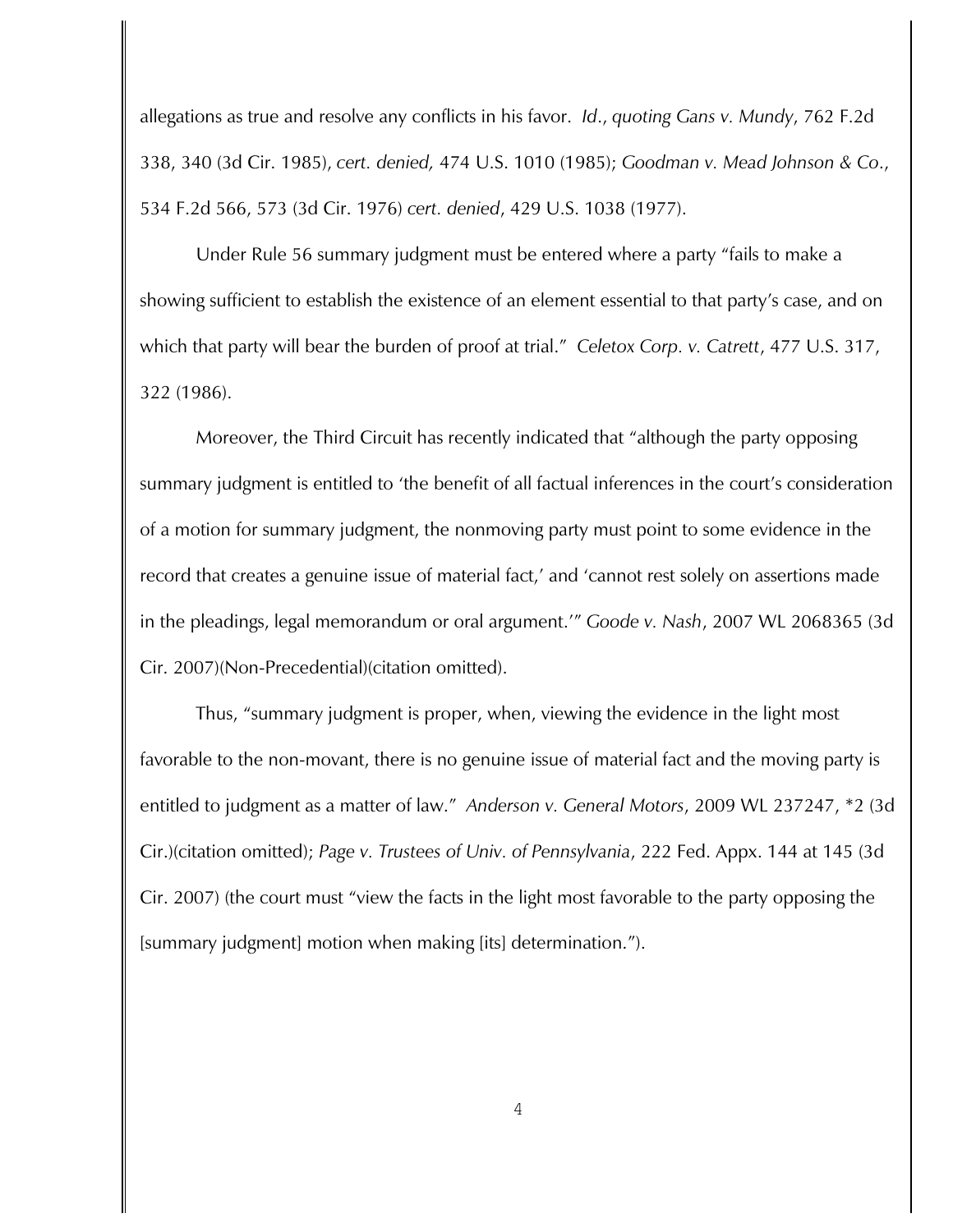#### **III. Allegations of Complaint.**

In their Complaint, Plaintiffs allege that Defendant has refused to fully pay their claim under their Allstate insurance policy, and that Defendant has paid only a fraction of their damages. As stated above, Plaintiffs raise two claims, namely, (I) breach of contract and (II) bad faith. Plaintiffs aver that as a result of Defendant's failure and refusal to pay their contractor's estimation of damages, as well as Defendant's mishandling of their claim, they have suffered damages. As relief, Plaintiffs seek damages, including delay and punitive damages, counsel fees and costs, together with interest on their claim. (Doc. 15, pp. 4 and 6).<sup>1</sup>

#### **IV. Factual Background**.

Since Defendant has submitted its Statement of Material Facts (Doc. 32), and since Plaintiffs have responded to it (Doc. 35), we consider the facts stated by both parties which are properly supported by citation to evidence in the light most favorable to Plaintiffs, the nonmoving parties.

Plaintiffs were issued a homeowners insurance policy by Defendant, and there is no dispute that the insurance policy which Plaintiffs purchased from Defendant entitled Plaintiffs to certain basic loss benefits. Plaintiffs aver that the policy is a replacement cost policy, citing the following:

Building Structure Reimbursement will not exceed the smallest of the following amounts: 1) *the replacement cost of the part(s) of the building structure(s)* for equivalent construction for similar use on the same premises;

<sup>&</sup>lt;sup>1</sup>Since the Court will grant Defendant summary judgment with respect to Plaintiffs' bad faith claim and since Plaintiffs only seek punitive damages with respect to their bad faith claim, Plaintiffs will not be entitled to recover punitive damages in this case.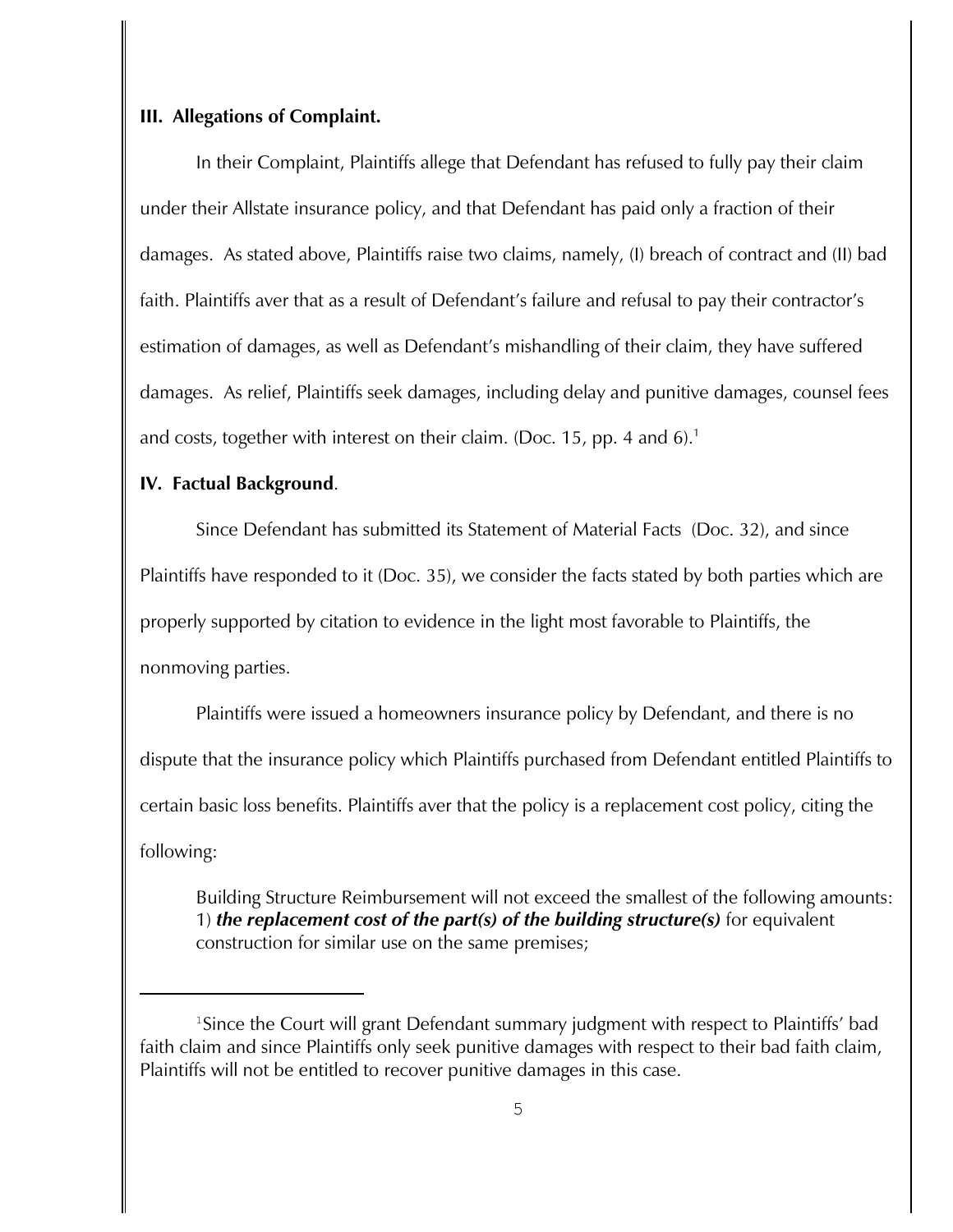2) *the amount actually and necessarily spent to repair or replace* the damaged building structure(s) with equivalent construction for similar use on the same residence premises;

(Doc. 35, p. 6 *citing* Ex. C, p. 18) (emphasis added).

Defendant denies that the policy was a replacement cost policy, averring that it instead allows for replacement cost if the insured complies with the express terms of the policy.

(Doc.38, p. 1).

On or about December 10, 2006, while Plaintiffs were not home, the Property suffered water damage as a result of a pipe that burst in the second story laundry room. (Doc. 27, Ex. A at  $\P$ 5). $^2$  Plaintiffs contacted Alliance Public Adjustment ("Alliance") to represent them in presenting their claim to Defendant Allstate. According to the claim log prepared by Allstate Representative, Joyce Pringle, Defendant contends that Mrs. Fitzmartin reported the claim to Allstate's claims center on December 11, 2006, at 9:30 a.m. (Doc. 27, Ex. B). According to the claim log, Mrs. Fitzmartin reported that there was water damage to the Property as a result of pipes leaking in the second floor laundry room and bathroom. (Doc. 27, Ex. B at p.1).

Upon being notified of the loss, Ms. Pringle contacted Service Master, an emergency water remediation company, to dispatch a team to undertake emergency repairs to the Property. *(Id*.). Service Master performed a tear out and remediation of the affected areas, and

<sup>&</sup>lt;sup>2</sup> Plaintiffs aver that they notified Defendant of the loss on December 11, 2006, which they aver was the day after the loss took place. (Doc. 35, p.6). Defendant admits that the loss was reported on December 11, 2006, but deny that the loss occurred on December 10, 2006, instead averring that the date of the loss is unknown, as no one was residing at the Property at the time of the loss. (Doc. 38, p.1).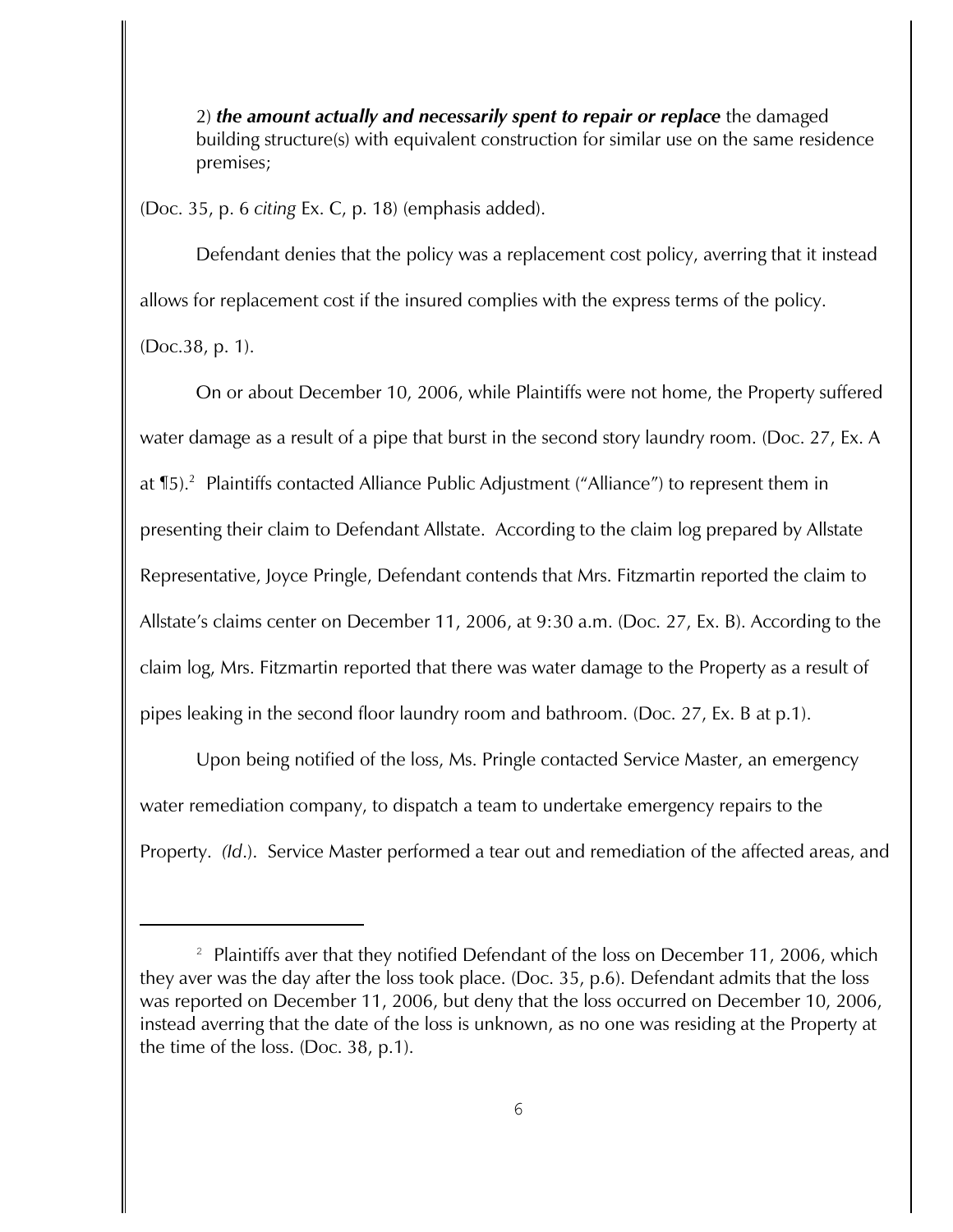Defendant remitted payment to Service Master for their services in an amount of \$11, 005.60. (Doc. 27, Ex. C). Specifically, Service Master Team Leader, Robert Boyle, stated in his December 14, 2006 report to Defendant Allstate that Service Master had removed all of the following affected areas of the Property:

All of the carpeting;

All carpet cushioning [carpet pads];

All ceilings on the first floor;

All outer walls of the kitchen and dining room;

All kitchen cabinets;

All insulation in the property; and

2 feet of the wall on every wall of the property.

(Doc. 27, Ex. C at p.2).

Service Master spent an additional four (4) days drying the property. *(Id*.). Plaintiffs aver that the tear out was not "complete," as Defendant claims (Doc. 32, p.2). Plaintiffs contend that there were damaged areas of the Property that were not torn out by Service Master. (Doc.35, p.2).

On December 13, 2006, Defendant assigned the Plaintiffs' claim to Outside Adjustment Administrators, Perry & Perry, to inspect and evaluate the damages to the Property. (Doc. 27, Ex. D). On that same day, Defendant was notified that Plaintiffs had retained Alliance to represent them in the handling of their claim. (Doc. 27, Ex. E).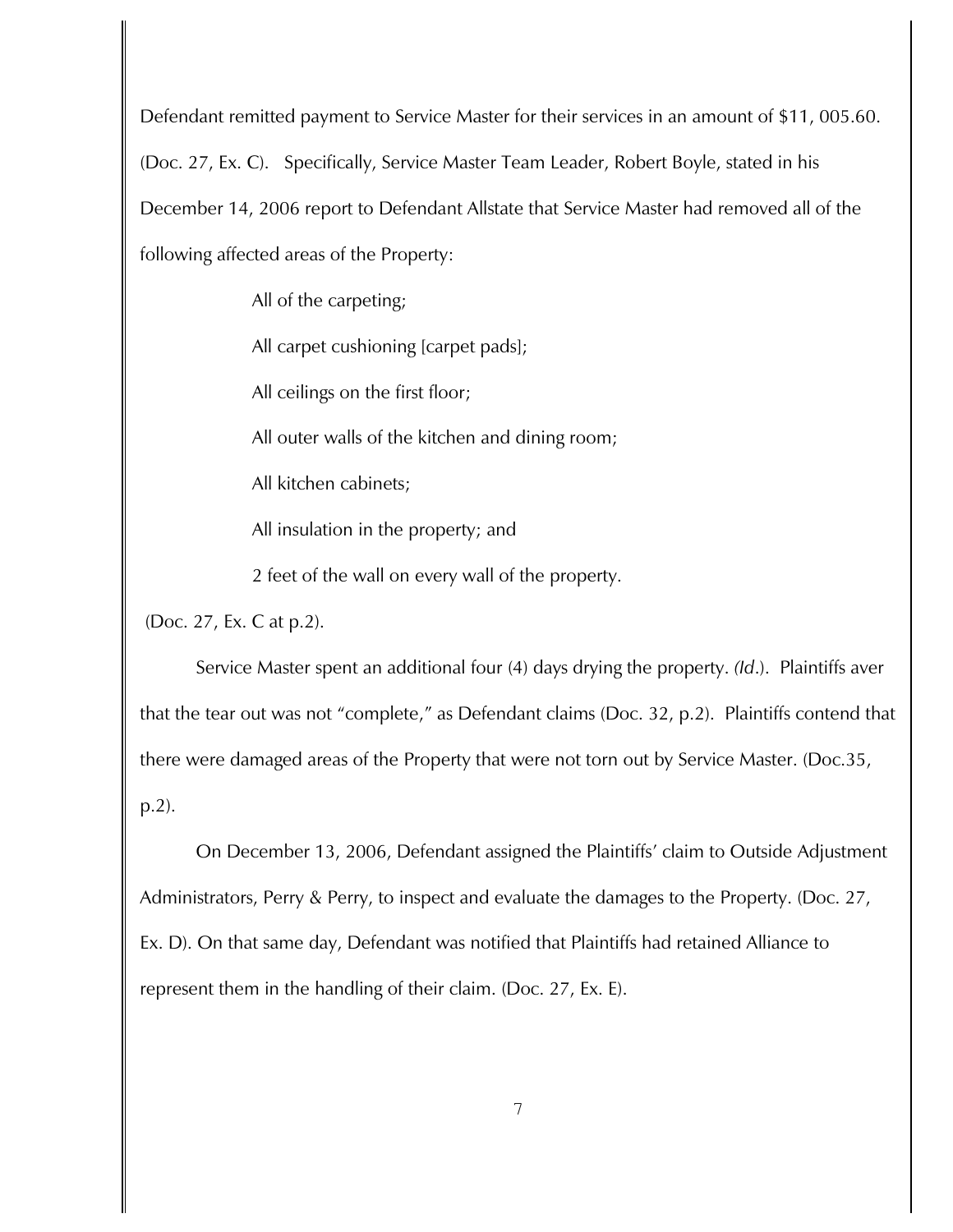Defendant avers that during Mr. Perry's initial inspection of the Property, he noted that the only personal property in the home was a table lamp in the second floor bedroom and some curtains. (Doc. 27, Ex. D. at p.2; Doc.32, p.3 *citing* December 18, 2006 Report of Dennis Perry at p.2 attached to Defendant's Motion for Partial Summary Judgment at Ex. E). On December 22, 2006, Mr. Perry returned to the Property to perform a reinspection with Plaintiffs' Public Adjuster, William Mellinger of Alliance Public Adjustment. (Doc. 27, Ex. F). Mr. Perry then prepared an estimate for the damages to the Property. (Doc. 27, Ex. G).

Defendant's Outside Adjustment Administrator, Dennis Perry, prepared an estimate on behalf of Allstate, estimating the value of the damages to be \$33,740.07. (Doc. 36, Ex. A). As mentioned, Defendant issued payment to Service Master to perform a tear-out of the affected damaged areas in the amount of \$11,005.60 on January 2, 2007. (Doc.36, Ex. C). On January 31, 2007, Plaintiffs were also issued payment for \$28,583.98, which was Mr. Perry's estimated value of damages less depreciation. (Doc. 36, Ex. B).

Plaintiffs' general contractor, Michael Wheeland, estimated the damages to the Property to be \$147,000.00, and then sent the estimate to Defendant. (Doc. 34, p.6). Defendant contends that on December 17, 2006, seven (7) days after the purported loss, William Westlake, a local contractor, had performed an inspection and evaluation of the damages for Plaintiffs, estimating the total to be \$73,115.00. (Doc. 36, Ex. F). Defendant contends that Plaintiff's Public Adjuster, William Mellinger, received this estimate, but claims that it was never provided with the new estimate. (Doc. 36, p.2). Defendant points out that the difference between Mr. Westlake's estimate and Mr. Perry's estimate was only \$5,375.55. (Doc. 36, p.3).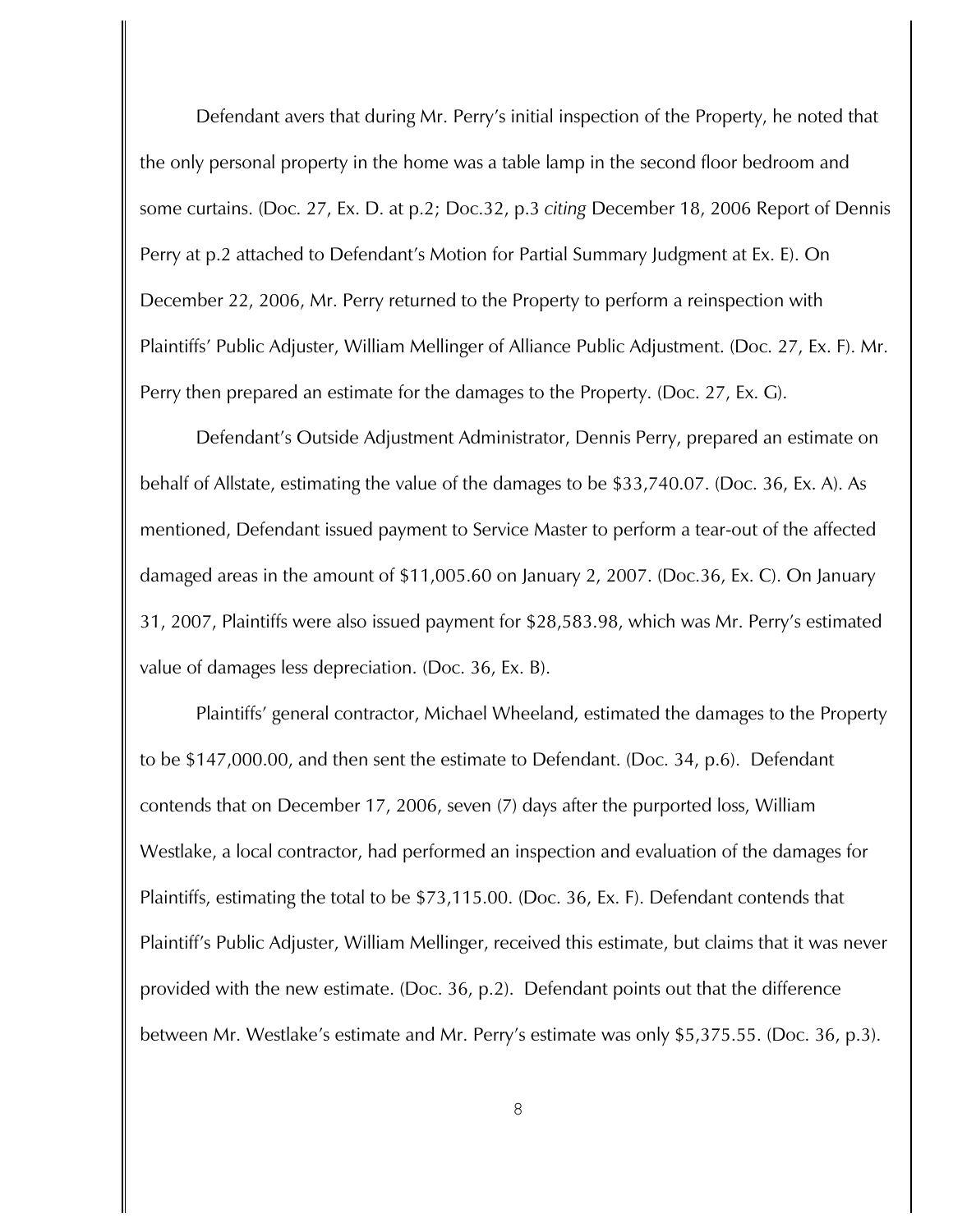On or about May 7, 2007, Allstate Senior Claims Adjuster, Larry Hufford, prepared a supplemental estimate of the damages to the Property, valuing the additional damages to be \$22,993.78, which Defendant issued payment for that same day. (Doc. 36, Ex. E). To date, Defendant has Plaintiffs paid  $$67,739.45$  for damages to the Property.<sup>3</sup>

On January 18, 2007, Mr. Perry contacted Mr. Mellinger to discuss the estimate of repairs that he prepared. (Doc. 27, Ex. H). During that conversation, Mr. Perry and Mr. Mellinger disagreed as to the value of the estimated repairs. (Doc, 27, Ex I). Plaintiffs maintain that a contents inventory was submitted and attached to their Complaint, and was paid by Allstate. (Doc.35, p. 2, *citing* Ex. A and Ex. L to Defendant's Motion for Partial Summary Judgment). Plaintiffs contend that Mr. Perry's Report was not a true and accurate depiction of their damages, and that Mr. Perry undervalued the damages to the Property, which Plaintiffs aver was later conceded by Defendant. (Doc. 35, p.3).

Defendant states that on January 18, 2007, Mr. Perry contacted William Berg regarding Mr. Berg's observations when he first arrived at the Property, and his opinion with regards to the cause of the loss, since Mr. Berg was the plumber and the first individual to enter the Property after the loss. (Doc. 27, Ex. J). Defendant further states that Mr. Perry also contacted the Service Master Team Leader, Bob Boyle, for his explanation concerning his (Boyle's) observations of the damages to the Property. (Doc. 32, p.4, Ex. J at p.4).

<sup>&</sup>lt;sup>3</sup> As stated, in total, Defendant paid Plaintiffs  $$51, 576.76$  to repair the structure of their Property and \$6,878.00 for damage to its contents. Additionally, Defendant issued payments to Service Master in the amount of \$11,005.60 for the tear out and remediation of the damages. (Doc. 38, p.3).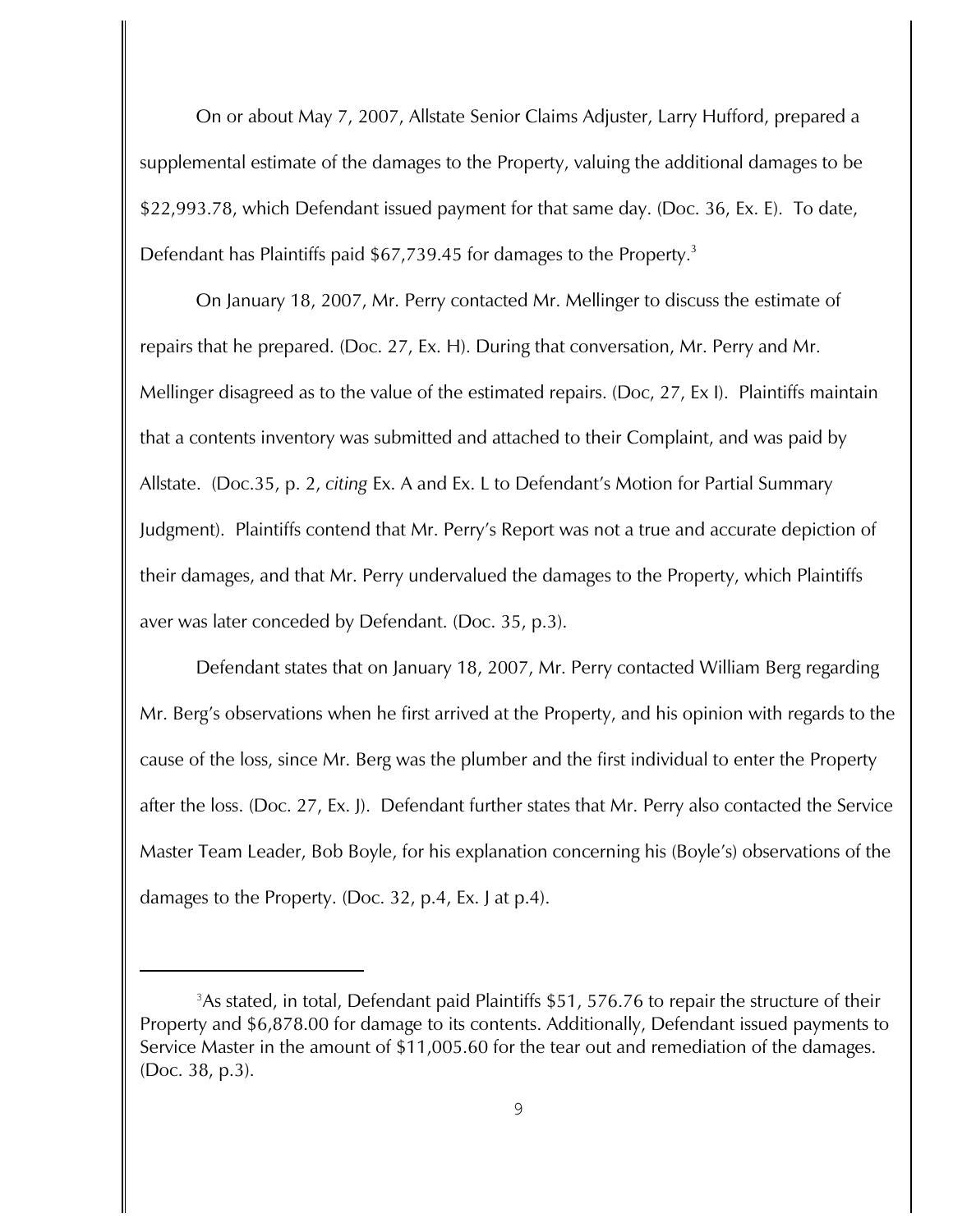Defendant also states that, according to the January 18, 2007 letter, Mr. Boyle explained to Mr. Perry that Plaintiffs' Public Adjuster, Mr. Mellinger, had contacted him on numerous occasions in an attempt to compel Mr. Boyle to increase his estimate. (Doc.32, p.4, Ex. J at p.4). Plaintiffs deny that Mr. Mellinger ever contacted Mr. Boyle in an attempt to compel Mr. Boyle to increase his estimate, and deny that Service Master prepared an estimate of repairs. As such, Plaintiffs contend that there was nothing to increase. (Doc. 35, p.4). Plaintiffs state that Defendant did not attach a statement, affidavit, or deposition of Mr. Boyle to support its contention that Mellinger contacted Boyle to increase his estimate. Plaintiffs assert that Defendant's contention is impermissible hearsay. (Doc. 35, p.4).

Additionally, Defendant states that Mr. Boyle informed Mr. Perry that he had a carpet evaluation performed by ITEL to establish the replacement cost value of the carpet. (Doc. 32, p.4, Ex. J at p.4). Plaintiffs contend that Mr. Perry significantly undervalued the cost and scope of the repairs necessary to put them back to their position prior to the loss, which Plaintiffs argue was admitted by Defendant through its supplemental payment in excess of \$22,000.00. (Doc. 35, p.4).

Defendant states that Michael Wheeland's estimate, which was submitted to it by Plaintiffs' Public Adjuster, William Mellinger, did not contain prices and measurements for the repairs to the Property. (Doc. 32, p.3 *citing* Ex. H). Plaintiffs deny this, and state that a copy of the Wheeland estimate with dollar amounts was attached to their response to Defendant's SMF. (Doc. 35, p.3 *citing* Ex. A).

Upon completing the estimate for the repairs to the Property, Defendant states that Mr.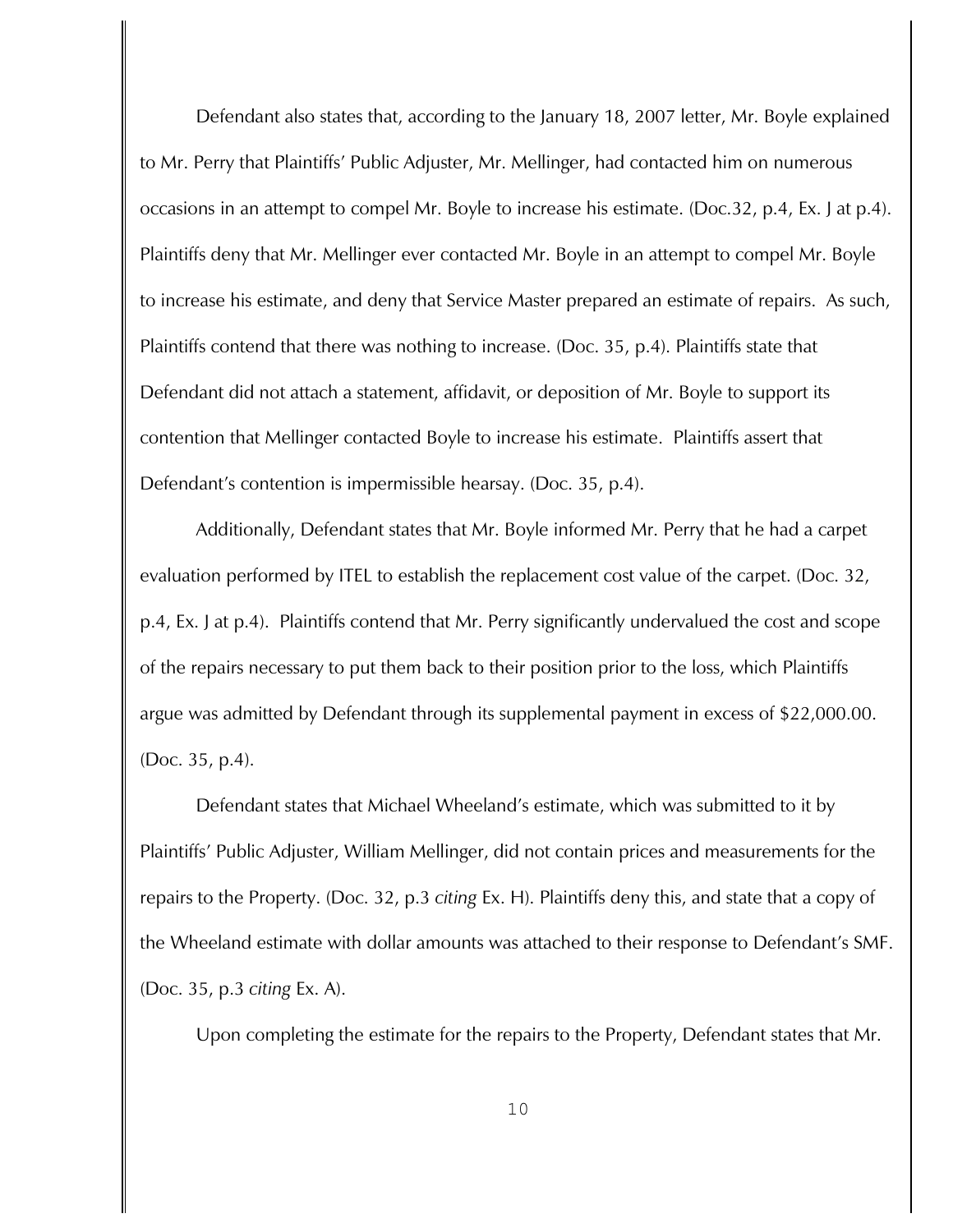Perry sent a copy of his estimate to Plaintiffs and their Public Adjuster (Mellinger), and that Mr. Perry contacted Plaintiffs to explain his investigation of the loss, as well as the necessity for the information requested in the reservation of rights letter. (Doc. 32, p.3 *citing* Ex. H). Plaintiffs contend that there was no basis to send a reservation of rights letter. (Doc. 35, p.4).

In addition, Defendant states that Mr. Perry forwarded correspondence to Plaintiffs and their Public Adjuster (Mellinger) explaining the basis of his estimate, and offering assistance for obtaining a local contractor who could complete the repairs to the Property. (Doc. 32, Ex. H.). Plaintiffs deny this, and state that Defendant never identified a contractor who could restore the Property to its pre-loss condition for the amount of the Perry estimate, and that the only evidence on record is that Michael Wheeland, Plaintiffs' contractor, indicated that the work would cost more than \$147,000.00 and that he could not start until he received the down payment. (Doc. 35, pp.5 and 8).

In addition, Defendant states that it issued payment to Plaintiffs for the damages to their personal property. (Doc.27, Ex. L). Plaintiffs contend that this statement is in direct contradiction with Defendant's prior contentions that there was no personal property at the site, and that the payment for the contents loss was consistent with the claim that was submitted by Mr. Mellinger, which was attached to their Complaint. (Doc. 35, p.5, *citing* Ex. A).

Defendant states that it provided proper coverage for Plaintiffs' claim for the damages which were the result of the loss that occurred on December 10, 2006. (Doc. 32, p.4, Ex. K & Ex. L). Plaintiffs admit that Defendant accepted Plaintiffs' claim as covered loss under their policy, but specifically deny that Defendant provided proper coverage for their claim for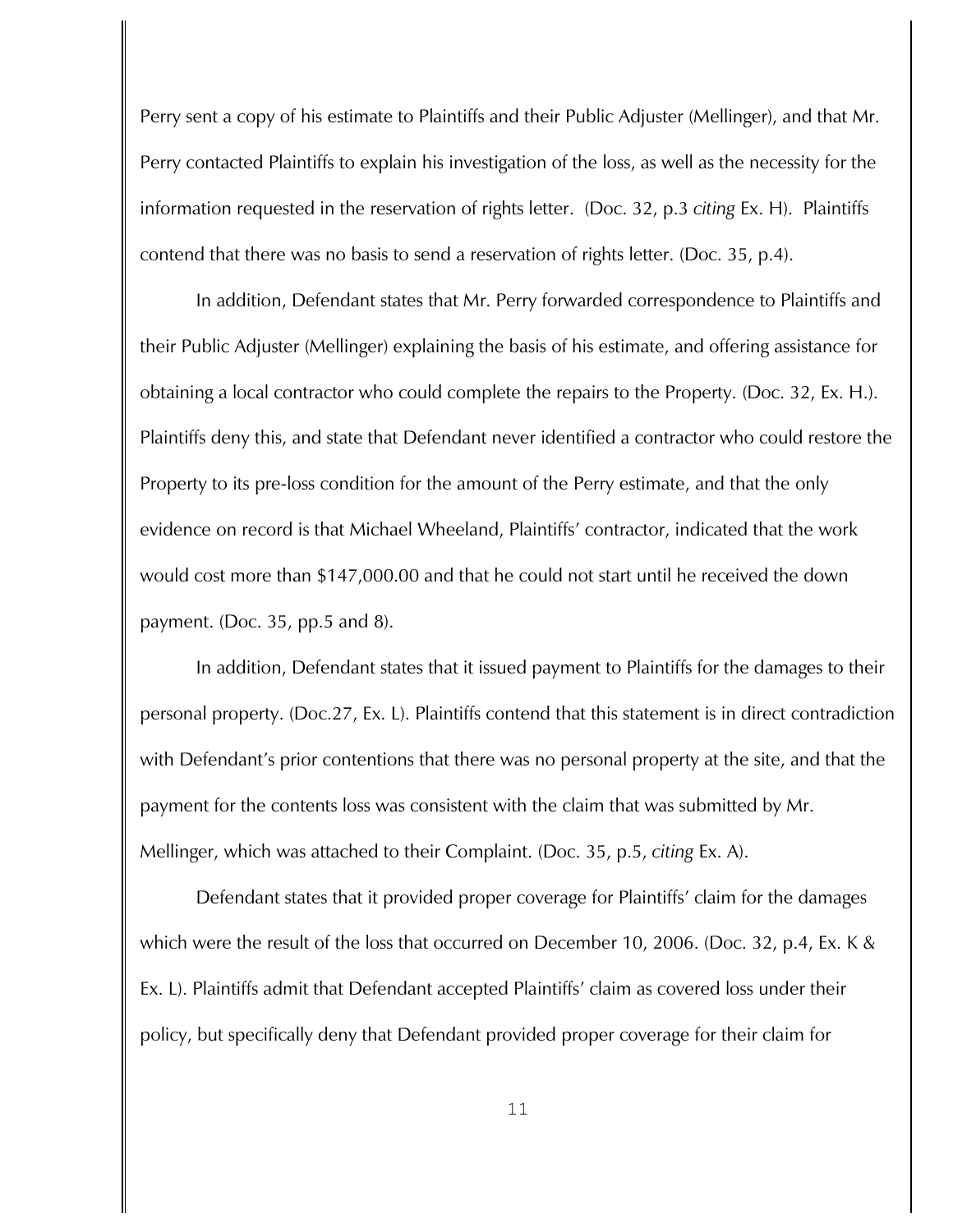damages as a result of the loss that occurred on December 10, 2006. Plaintiffs state that a dispute exists as to the extent of damages to the Property. (Doc. 35, p.5). Plaintiffs state that Defendant knowingly grossly underpaid their claim and only provided coverage for a small fraction of their actual loss. (Doc.35, p.5).

Finally, Defendant states that the evidence of record demonstrates that Plaintiffs neither attempted to repair the Property, nor attempted to contact Mr. Perry or Allstate for assistance in obtaining a contractor. (Doc. 32, p.5). Plaintiffs admit this, and further clarify that the contractor selected by Plaintiffs (Mr. Wheeland) required a down payment of \$75,000, which was more than Defendant paid for their entire claim. (Doc. 35, p.5).

Defendant correctly notes that Plaintiffs' Counterstatement of Facts (Doc.35), numbers 31, 35, 42, 44, 45, 46, 47, 50, 51, 52, 53, 54, 55, 56, 57, 58, and 59, fail to conform to Pennsylvania Middle District Local Rule 56.1, which requires that the statements of material fact by both parties must include a reference to the part of the record that supports each statement. *See* LR 56.1, M.D. Pa. 4

## **V. Discussion.**

## *A. Subject Matter Jurisdiction*

Prior to addressing the merits of Defendant's Motion, the Court will address whether federal jurisdictional requirements have been met. The Court in *James v. Electronic Data Systems Corp.*, 1998 WL 404817 \* 2 (E.D. Pa.), stated:

<sup>&</sup>lt;sup>4</sup>Plaintiffs' counsel is advised to fully comply with the Rules of the Court in the future.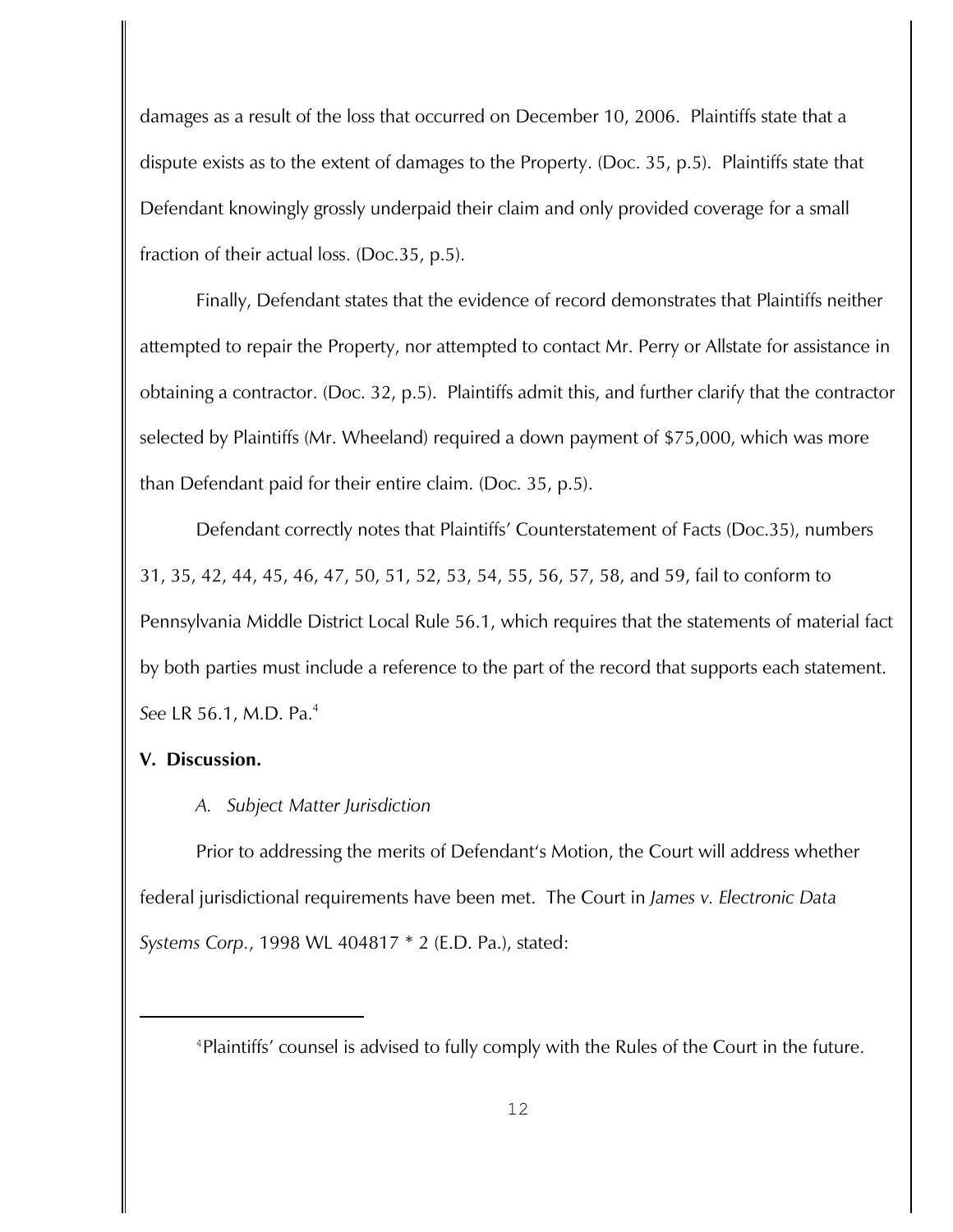In order to remove a case from state court to the district court, federal jurisdictional requirements must be met. *Medlin v. Boeing Vertol Co.,*, 620 F.2d 957, 960 (3d Cir. 1980). It is the responsibility of the district court to inquire, *sua sponte*, into the question of subject matter jurisdiction. *Id.* The district court has removal jurisdiction where there is diversity of citizenship among the parties and the amount in controversy exceeds the sum or value of \$75,000, exclusive of costs and interests. [FN5] 28 U.S.C. §§ 1332 and 1441 (1994).

> FN5. 28 U.S.C. § 1332(a) provides in pertinent part: "[t]he district courts shall have original jurisdiction of all civil actions where the matter in controversy exceeds the sum or value of \$75,000, exclusive of interest and costs, and is between - - (1) citizens of different states . . . ."

The Court in *The Bachman Co. v. MacDonald*, 173 F. Supp. 2d 318, 322 (E. D. Pa.

2001), stated the removal standard as follows:

In general, a party is able to remove a civil action filed in state court to federal court if the federal court would have had original jurisdiction to hear the matter. *Lumbermans Mut. Cas. Co. v. Fishman*, No. 99-0929, 1999 WL 744016, at \*1 (E.D. Pa. Sept. 22, 1999) (citing 28 U.S.C. § 1441(b) (1999); *Boyer v. Snap-On Tools Corp.*, 913 F.2d 108, 111 (3d Cir. 1990), *cert. denied*, 498 U.S. 1085, 111 S.Ct. 959, 112 L.Ed.2d 1046 (1991)). Once the case has been removed, however, "the federal court may remand if there has been a procedural defect in removal." *Kimmel v. DeGasperi*, No. 00-143, 2000 WL 420639, at \* 1 (E.D. Pa. Apr. 7, 2000) (citing 28 U.S.C. § 1447(c) (West 1994)). Remand is mandatory if the court determines that it lacks federal subject matter jurisdiction. *Id.* (citing 28 U.S.C. § 1447(c) (West 1994)). "When a case is removed from state court, the removing party bears the burden of proving the existence of federal subject matter jurisdiction." *Id.* (citing *Boyer*, 913 F.2d at 111).

"Removal statutes are strictly construed by Courts and all doubts are resolved in favor of

remand." *Id*. (Citations omitted).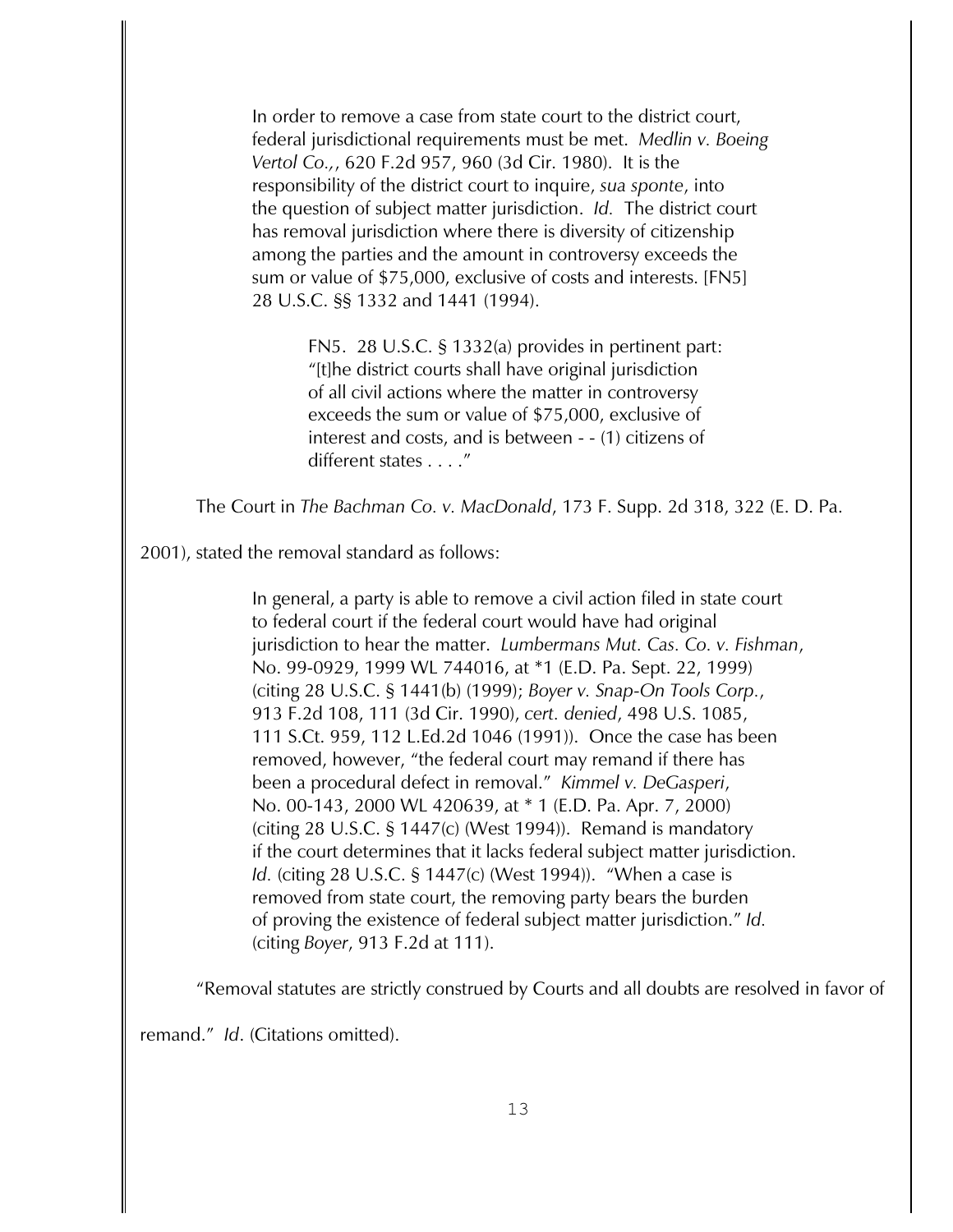Further, as the *James* Court stated:

Initially, the court must look to whether the state court claim was removable on its face. *Sfirakis v. Allstate Insurance Co.*, No. CIV. A. 91-3092, 1991 WL 147482, at \*2 (E.D. Pa. July 24, 1991). Where the jurisdictional amount of damages is challenged, the amount alleged by the plaintiff in her complaint controls rather than the amount alleged in the defendant's notice of removal. *St. Paul Mercury Indemnity Co. v. Red Cab Co.*, 303 U.S. 283, 288, 58 S.Ct. 586, 82 L.Ed. 845 (1938).

*James, supra* at \*2.

In the present case, diversity of citizenship is not questioned. Plaintiffs' Complaint contains a demand for damages, counsel fees and costs, together with interest on Plaintiffs' claim in excess of \$50,000. Based on the detailed facts above, the Court finds that the amount in controversy in this case could exceed \$75,000. The difference between Defendant's estimate and Plaintiffs' estimate is \$79,704.67, which is a sufficient amount in controversy to confer diversity jurisdiction on the Court in this case. Thus, the Court finds that it has subject matter jurisdiction in this case.

*B. Bad Faith Claim*

As stated above, Defendant filed a Motion for Partial Summary Judgment only regarding Count II of Plaintiffs' Complaint, which seeks damages for bad faith pursuant to 42 Pa.C.S.A. § 8371.

Defendant argues that there is no evidence in the record to establish that it acted in bad faith when it did not agree to pay the extent of damages estimated by Plaintiffs' contractor, but instead paid Plaintiffs based on its own estimate. (Doc. 27, p. 8). Plaintiffs argue that genuine issues of material fact exist as to their bad faith claim because Defendant Allstate: (1) omitted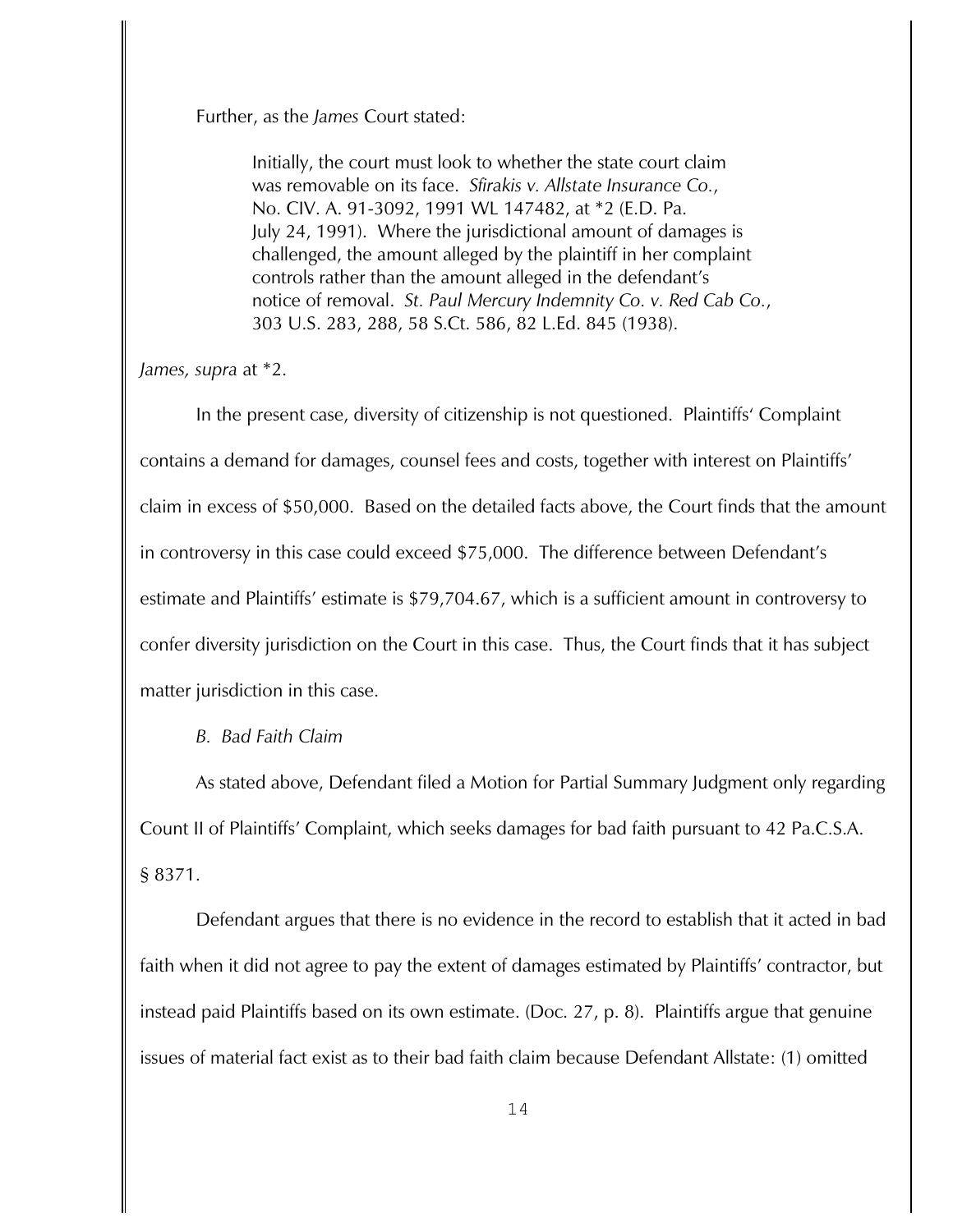several key facts and distorted others; and (2) claim that the damages to the Property are far in

excess of the amount that their contractor estimated. (Doc. 34-3, p. 9).

As discussed below, the Court finds that there is insufficient evidence in the record to

create any issues of fact that Defendant acted in bad faith, and will therefore grant summary

judgment in Defendant's favor as to Count II.

In the case of *Krisa v. Equitable Life*, 113 F. Supp. 2d 694, 702-703 (M.D. Pa. 2000), the

Court discussed a bad faith claim under Pennsylvania law.<sup>5</sup> The *Krisa* Court stated as follows:

 The standard for assessing insurer bad faith under §§ 8371 was recently restated in *Keefe v. Prudential Property and Casualty Ins. Co.,* 203 F.3d 218, 225 (3d Cir.2000): [T]he term bad faith includes 'any frivolous or unfounded refusal to pay proceeds of a policy.' 'For purposes of an action against an insurer for failure to pay a claim, such conduct imparts a dishonest purpose and means a breach of a known duty (*i.e.,* good faith and fair dealing), through some motive of self interest or ill will; mere negligence or bad judgment is not bad faith.' Therefore, in order to recover under a bad faith claim, a plaintiff must show (1) that the defendant did not have a reasonable basis for denying benefits under the policy; and (2) that the defendant knew or recklessly disregarded its lack of reasonable basis in denying the claim. These two elements--absence of a reasonable basis for denying a claim under the policy and knowledge or reckless disregard of the lack of such reasonable basis- must be proven by clear and convincing evidence. *Klinger v. State Farm Mut. Auto. Ins. Co.,* 115 F.3d 230, 233 (3d Cir.1997). Because "the determination of whether a given factual dispute requires submission to a jury must be guided by the substantive evidentiary standards that apply to the case,"*Anderson,* 477 U.S. at 254-55, 106 S.Ct. 2505, a proponent of a bad faith claim "must present sufficient evidence such that, if believed, a jury could find bad faith under the clear and convincing standard." *Greco v. The Paul Revere Life Ins. Co.,* No. Civ.A. 97-6317, 1999 WL 95717, \*3, (E.D.Pa., Feb.12, 1999).

*Id.*

Since this is a diversity case, the Court shall apply Pennsylvania law. *See The* <sup>5</sup> *Northwestern Mutual Life Ins. Co. v. Babayan*, Appeal No. 04-3521 (3d Cir. 11-30-05), slip op. p. 14, 2005 WL 3183857.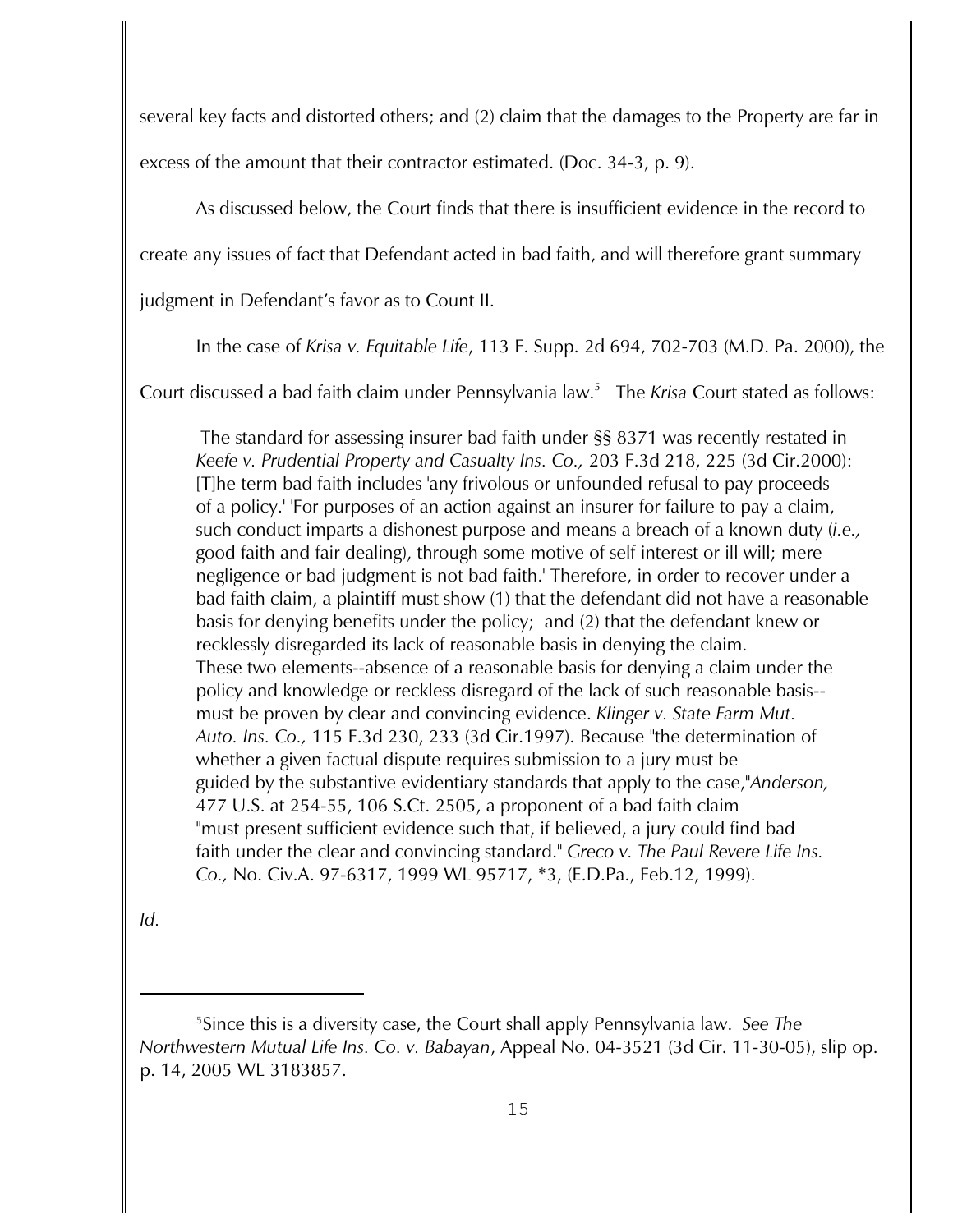In Pennsylvania, the good faith standard requires the insurance company to evaluate the case in an "honest, intelligent and objective" manner. *U.S. Fire Ins. Co. v. Royal Ins. Co.*, 759 F. 2d 306, 311 (3d Cir. 1985) (citation omitted). In *Krisa*, 113 F. Supp. 2d at 704, the Court noted that "the case law uniformly assesses bad faith in the context of the terms of the insurance policies and the nature of the investigation undertaken by the insurance company. Thus, even where a court has concluded that an insurance company was obligated under its contract to pay benefits, summary judgment has been entered in favor of the insured on a bad faith claim. *See, e.g., Kearns v. Minnesota Mutual Life Ins. Co.,* 75 F.Supp.2d 413, 421 (E.D. Pa. 1999); *Lieberson v. Chubb Life Ins. Co.,* No. Civ.A. 97-5716, 1998 WL 404537, \*2 (E.D. Pa., July 14, 1998)."

The *Krisa* Court quoted *Cantor v. Equitable Life Assurance Soc'y*, 1999 WL 219786, \*3

(E.D. Pa. 1999), which stated as follows:

for an insurance company to show that it had a reasonable basis, **an insurance company is not required to demonstrate its investigation yielded the correct conclusion or even that its conclusion more likely than not was accurate. The insurance company also is not required to show the process by which it reached its conclusion was flawless or that the investigatory methods it employed eliminated possibilities at odds with its conclusion. Rather an insurance company simply must show it conducted a review or investigation sufficiently thorough to yield a reasonable foundation for its action.** 

*Id.* (Emphasis added).

In *NIA Learning Center, Inc. v. Empire Fire and Marine Ins. Companies*, 2009 WL

3245424, \* 11 (E.D.Pa.), the Court stated:

Federal courts in Pennsylvania generally recognize that a contractual bad faith claim and a statutory bad faith claim are entirely separate causes of action. See *DeWalt v. Ohio Cas. Ins. Co.*, 513 F.Supp.2d 287, 291 (E.D.Pa.2007) ("Bad faith by an insurance company can give rise to two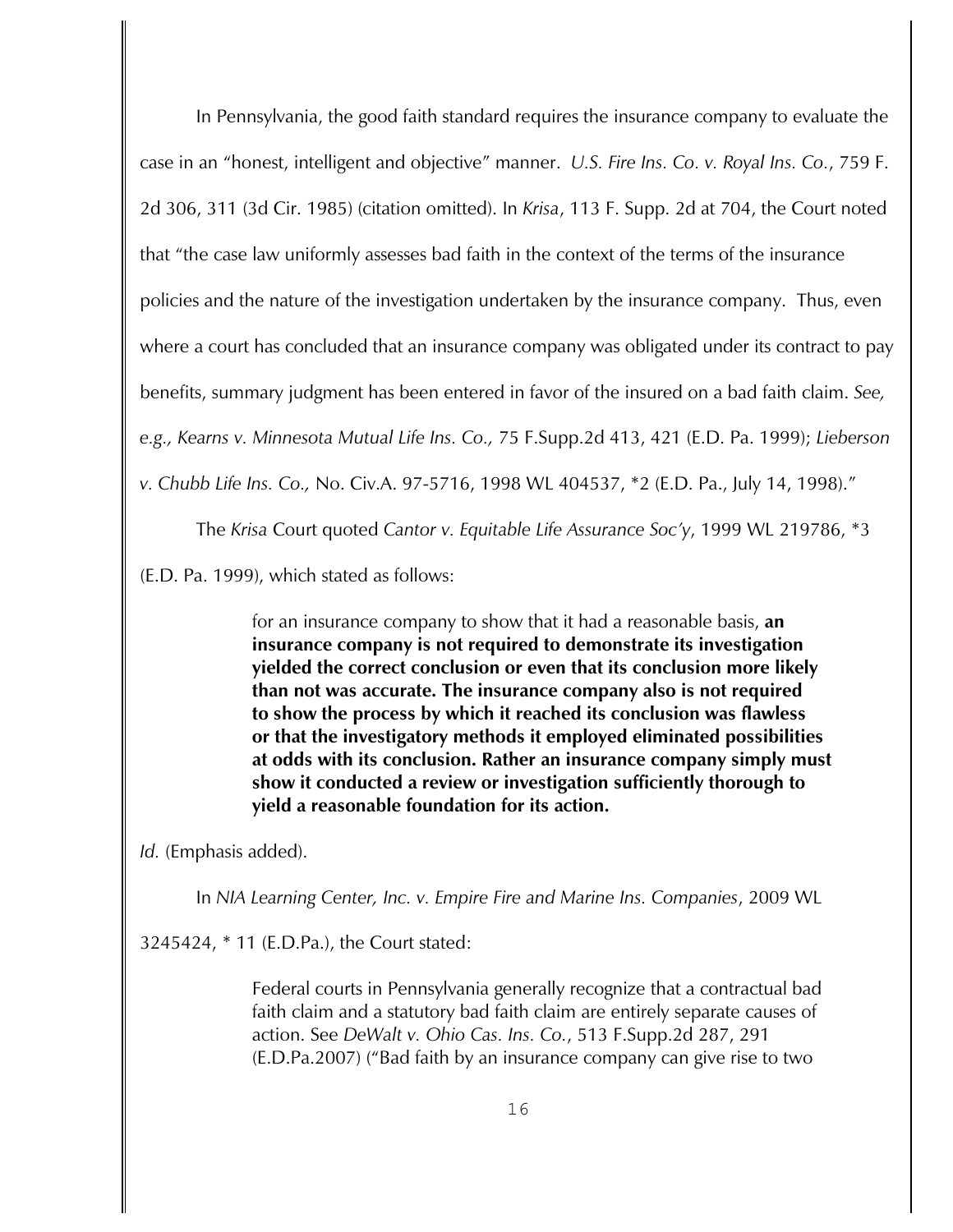separate causes of action under Pennsylvania law: a breach of contract action for violation of an insurance contract's implied duty of good faith and a statutory action under the terms of Pennsylvania's bad faith law, 42 Pa.C.S. § 8371."); *Schubert v. Am. Indep. Ins. Co.*, 2003 WL 21466915, at \*4 (E.D.Pa.2003) ("[T]here is a consensus among both federal and state Courts that § 8371 creates an independent cause of action.").

The Court in *Collins v. Allstate Ins. Co.*, 2010 WL 2510376 (E.D. Pa.), recently decided a

similar case to the instant case, and found that Courts have defined Pennsylvania's bad faith

statute, 42 Pa. C. S.A. § 8371, as "any frivolous or unfounded refusal to pay the proceeds of a

policy." *See Terletsky v. Prudential Prop. & Cas. Ins. Co.*, 437 Pa.Super. 108, 649 A.2d 680, 688

(Pa.Super.Ct.1994) (quoting Black's Law Dictionary 139 (6th ed.1990). The *Collins* Court stated:

To succeed on a claim of bad faith, a plaintiff must present "clear and convincing evidence that 'the insurer did not have a reasonable basis for denying benefits under the policy and that the insurer knew of or recklessly disregarded its lack of reasonable basis in denying the claim.' " *O'Donnell v. Allstate Ins. Co.*, 734 A.2d 901, 906 (Pa.Super.Ct.1999) (quoting *MGA Ins. Co. v. Bakos*, 699 A.2d 751, 754 (Pa.Super.Ct.1997)) (emphasis added). It is a two-pronged test. Where a reasonable basis to deny the claim exists, the insurer will not be held to have acted in bad faith. *Horowitz v. Federal Kemper Life Assurance Co.*, 57 F.3d 300, 307- 308 (3d Cir.1995) (Pennsylvania law). An insurer will be held to have acted in bad faith, however, if it fails to " 'accord the interest of its insured the same faithful consideration it gives its own interest.'" *Polsselli v. Nationwide Mut. Fire Ins. Co.,* 23 F.3d 747, 752 (1994) (quoting *Cowden v. Aetna Casualty and Surety Co.*, 389 Pa. 459, 134 A.2d 223, 228 (Pa. 1957))

2010 WL 2510376, \* 6.

Further, the Court in *DeWalt v. Ohio Cas. Ins. Co.*, 513 F.Supp. 2d 287, 296-297 (E.D.

Pa. 2007), stated:

Under *Cowden*, an insurer "must accord its insured the same faithful consideration it gives its own interest." *Id.*, 134 A.2d at 228...Cowden is unclear whether negligence on the part of an insurer is enough to create a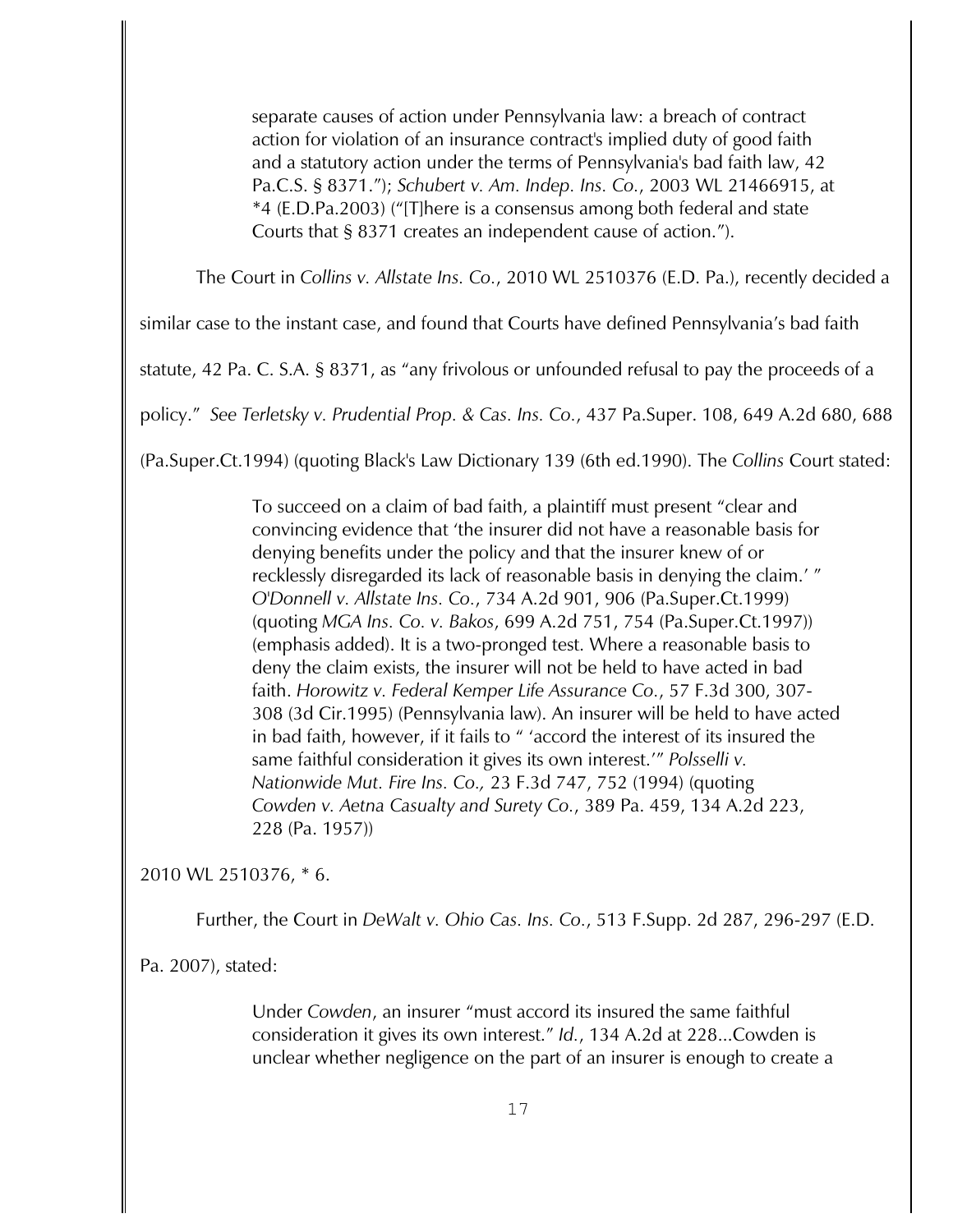bad faith claim, or whether a higher showing of recklessness or intentionality is required. There are several suggestions in the opinion that negligence can constitute bad faith...In addition, in its review of other jurisdictions' decisions on bad faith, the *Cowden* court noted that "almost all the authorities are agreed that an insured may recover from his insurer, regardless of policy limitations, on the ground of negligence, bad faith or fraud in the insurer's conduct in respect of its responsibility." *Id*. at 237. Elsewhere in the opinion, however, the *Cowden* court appears to say that "bad faith" requires something more than mere negligence, stating that "bad faith and bad faith alone was the requisite to render the defendant liable" and that "bad judgment, if alleged, would not have been actionable." *Id*. at 229 (emphasis in original).

Given the distinction *Cowden* makes between actionable "bad faith" and mere "bad judgment," *Cowden* appears to be requiring something more than negligence for a finding of bad faith. Subsequent Pennsylvania Supreme Court decisions, however, have stated in dicta that negligence or unreasonableness in investigating a claim or refusing an offer of settlement can constitute bad faith. See *Gedeon v. State Farm Mut. Auto. Ins. Co.*, 410 Pa. 55, 188 A.2d 320, 322 (1963) (An insurer undertaking the defense of an insured must act "with due care in representing the interests of the insured" and if it "is derelict in this duty, as where it negligently investigates the claim or unreasonably refuses an offer of settlement, it may be liable regardless of the limits of the policy for the entire amount of the judgment secured against the insured."); *Gray*, 223 A.2d at 9-10 (same).

The United States Court of Appeals for the Third Circuit has also described the bad faith standard under *Cowden* as negligence: "Pennsylvania law makes clear that an insurer may be liable [for bad faith] ... if it unreasonably refuses an offer of settlement." *Haugh*, 322 F.3d at 237 (internal quotations and citations omitted); see also *Schubert*, 2003 WL 21466915 at \*4 (denying summary judgment on a bad faith contract claim where the evidence permitted a jury to find that the insurance company had acted unreasonably in declining a settlement offer); *Clark v. Interstate National Corp.*, 486 F.Supp. 145, 146-49 (E.D.Pa.1980) (finding no error in a jury charge permitting the imposition of bad faith liability if the jury found negligence), aff'd without op., 636 F.2d 1207 (3d Cir.1980). Given the *Haugh* decision, the Court concludes that the controlling interpretation of *Cowden* in this circuit is that a contract claim for bad faith requires evidence that an insurer acted negligently or unreasonably in handling the potential settlement of claims against its insured.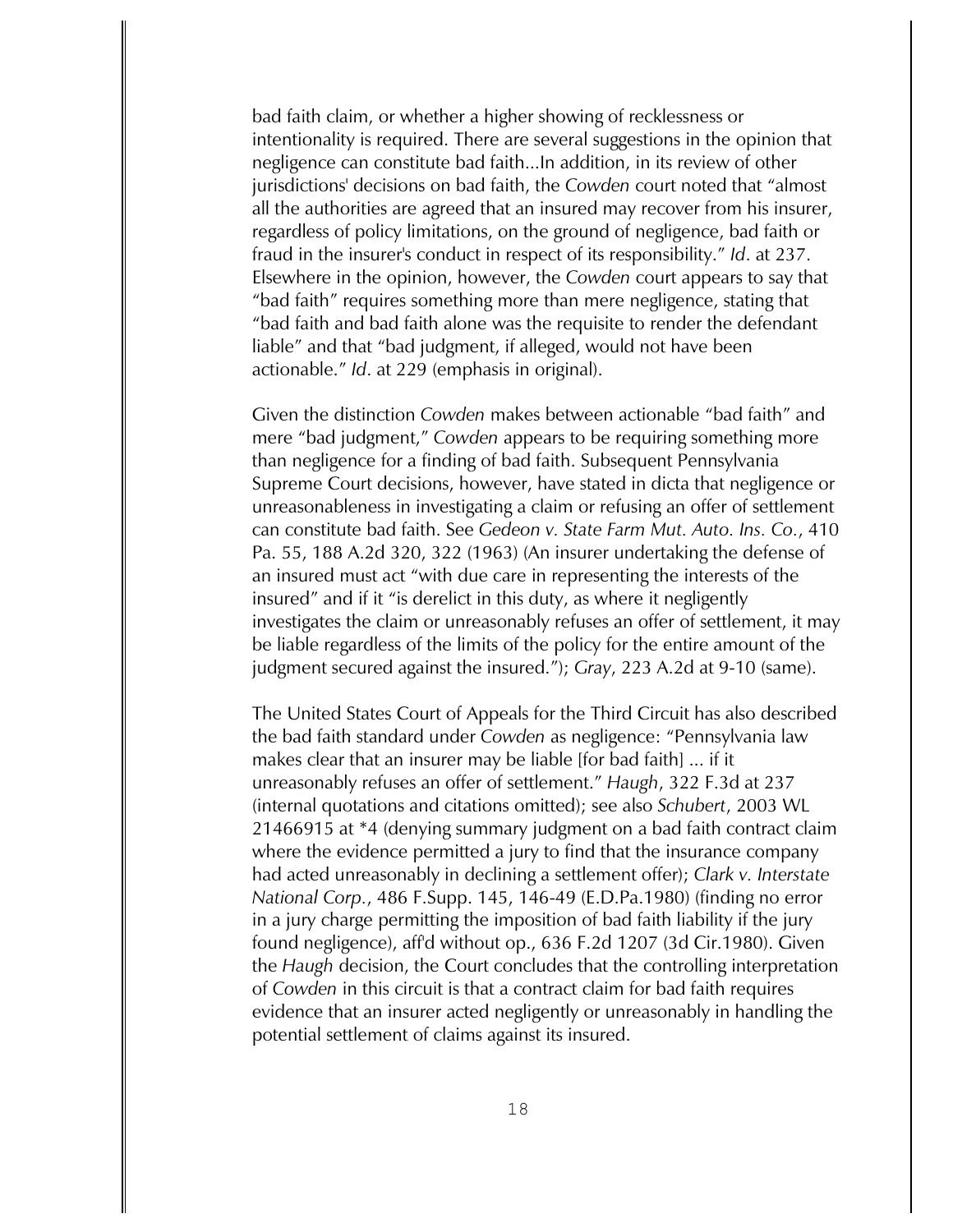In this case, it is undisputed that the Allstate insurance policy covered Plaintiffs' basic loss benefits, but the parties disagree as to the extent of Plaintiffs' loss which was covered under the policy. As stated, the estimates that each party relies upon differ by \$79,704.67. Based on the evidence, the Court finds that Defendant is entitled to summary judgement with respect to Plaintiffs' bad faith claim (Count II).

The main inquiry for bad faith liability is whether there exists a "reasonable basis for denying benefits under the policy." *Keefe v. Prudential Property & Cas. Ins. Co.,* 203 F.3d. 218, 225 (3d Cir. 2000). Thus, the bad faith issue presented in this case is whether the Defendant had a reasonable basis for capping Plaintiffs' loss benefits at \$ 67,739.45. As such, Plaintiffs must produce sufficient evidence on which a jury could find, based on the clear and convincing standard, that the Defendant acted in bad faith for not paying Plaintiffs \$147,444.12, which Plaintiffs maintain is necessary and reasonable to fully cover their loss.

Plaintiffs argue that Defendant's handling of their claim throughout the controversy amounts to bad faith, and that Defendant has breached its duty of good faith and fair dealing by underpaying "the actual cost of the necessary repairs to place the Property back to its pre-loss condition." (Doc. 34-3, p.6).

As discussed, Defendant sent its final payment on the claim to Plaintiffs on May 7, 2007, after having reviewed numerous estimates for the value of repairs. (Doc. 36, p.2). Further, the estimates of Plaintiffs' second contractor, Mr. Westlake, and Defendant's amount of coverage already provided were sufficiently similar, *i.e.*, they were only \$5, 375.55 apart. (Doc. 36, p.3). Defendant correctly states that "such a minimal difference between the amount of coverage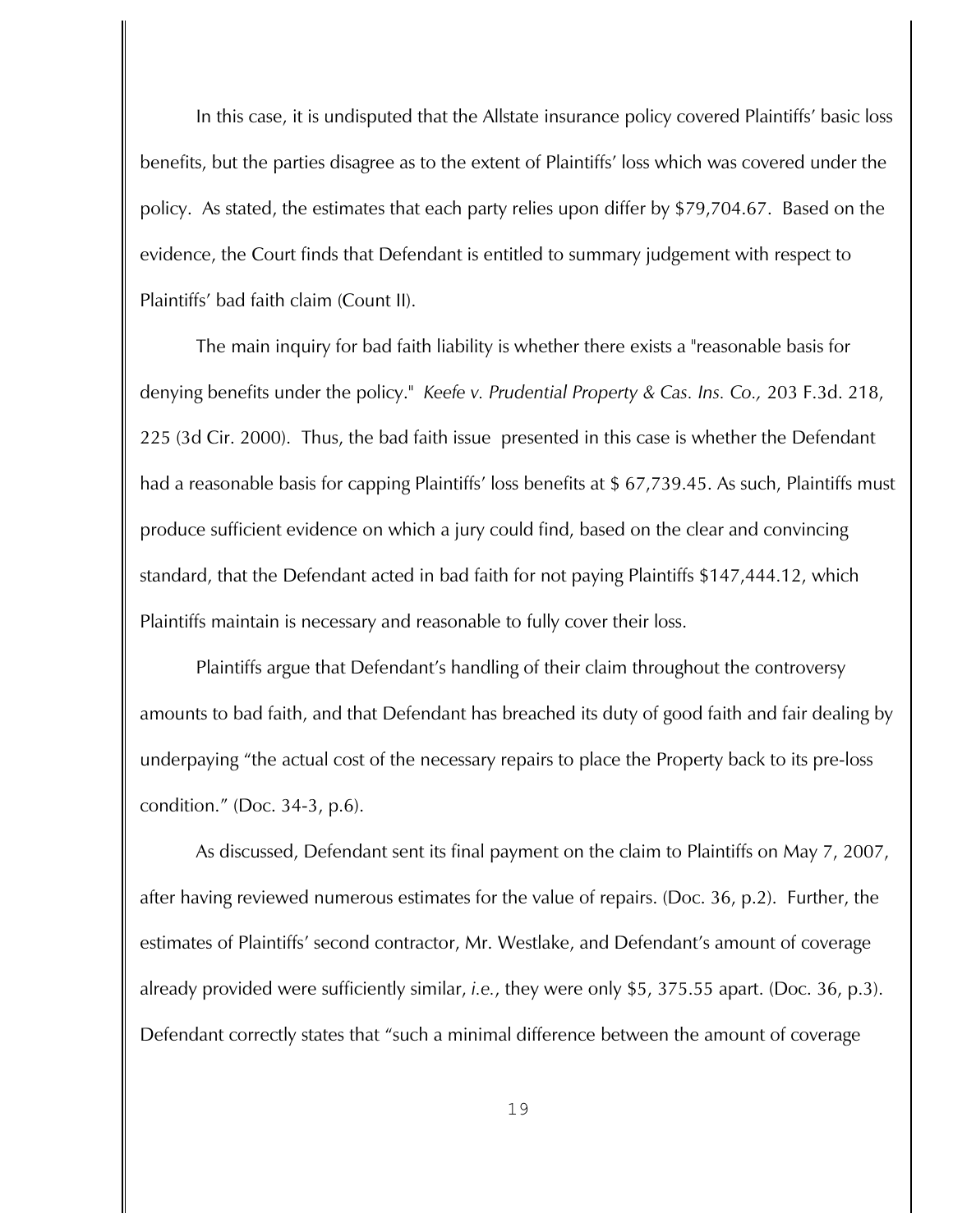Allstate provided for the loss and Mr. Westlake's estimate, namely \$5, 375.55, demonstrates that Allstate's evaluation of the claim was at least reasonable." (Doc. 36, p.3).

Based on the facts detailed above, the Court finds that Plaintiffs cannot establish a bad faith claim, as the undisputed evidence does not show that Defendant's conduct amounted to bad faith. Plaintiffs have failed to show that Defendant did not have a reasonable basis for denying Plaintiffs' full claim under the policy, and that Defendant knew of or recklessly disregarded its lack of reasonable basis for paying the amount. *See Klinger*, 115 F.3d 230, 233 (3d Cir.1997). Plaintiffs have not presented evidence that demonstrates a genuine issue for trial concerning their bad faith claim. Further, Plaintiffs have not provided evidence that Defendant had a dishonest motive in its dealings with their claim, or that Defendant's conduct was sufficiently egregious to be considered reckless. *See Polselli v. Nationwide Mut. Fire Ins. Co.*, 23 F.3d 747, 751, (3d Cir 1994). The undisputed facts, detailed above, show that Defendant conducted a thorough investigation regarding Plaintiffs' claim for damages due to their loss caused by the water and that it had a reasonable basis for its action.

Since there are no genuine issues of material fact regarding Defendant's conduct in capping damages for Plaintiffs' claim which constitutes bad faith, Defendant is entitled to summary judgment with respect to Plaintiffs' bad faith claim, Count II. Therefore, the Court will grant Defendant's Motion for Partial Summary Judgment, and will set Plaintiffs' remaining breach of contract claim (Claim I) for trial.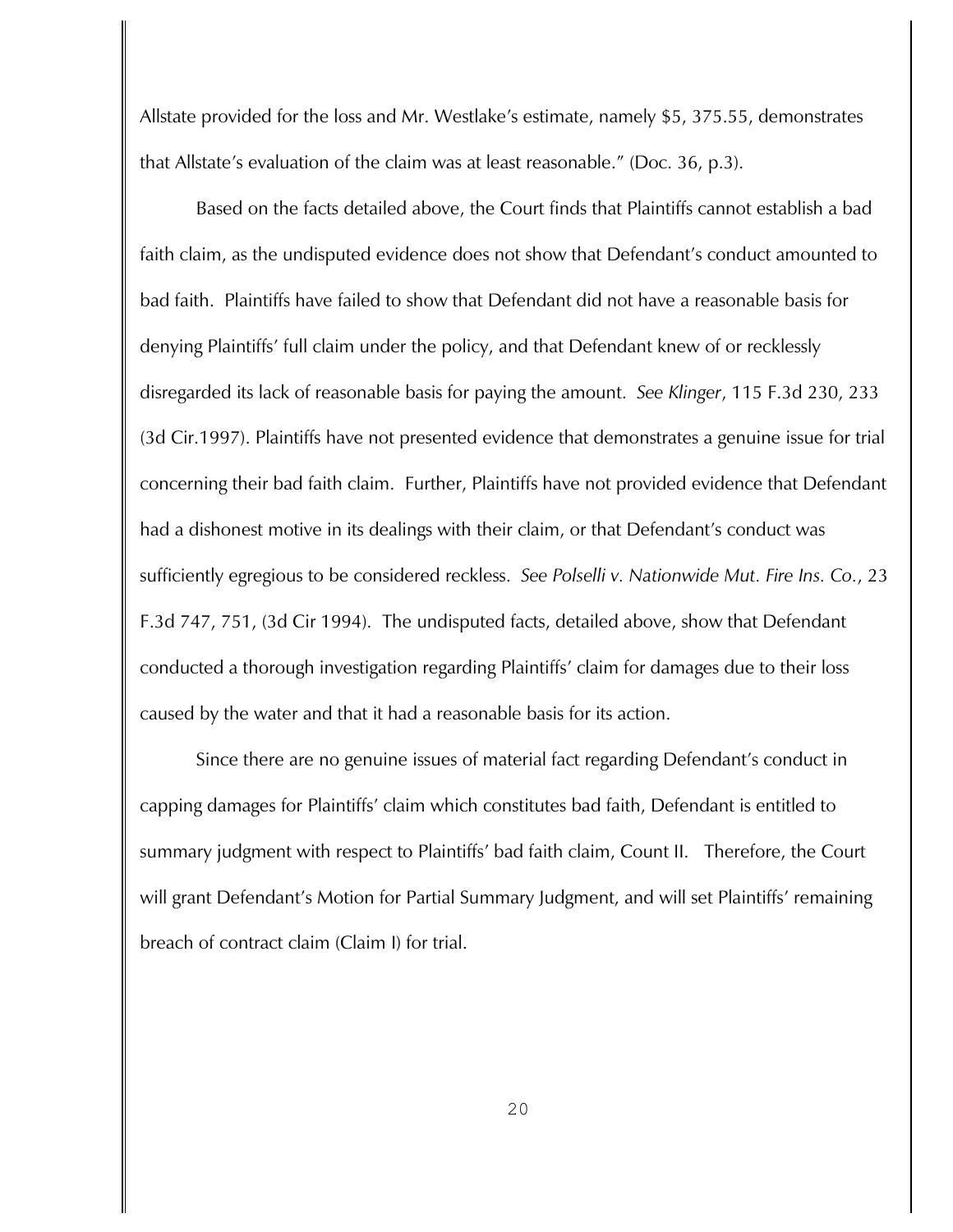An appropriate Order and Judgment will be issued.

**s/ Thomas M. Blewitt THOMAS M. BLEWITT United States Magistrate Judge**

**Dated: September 20, 2010**